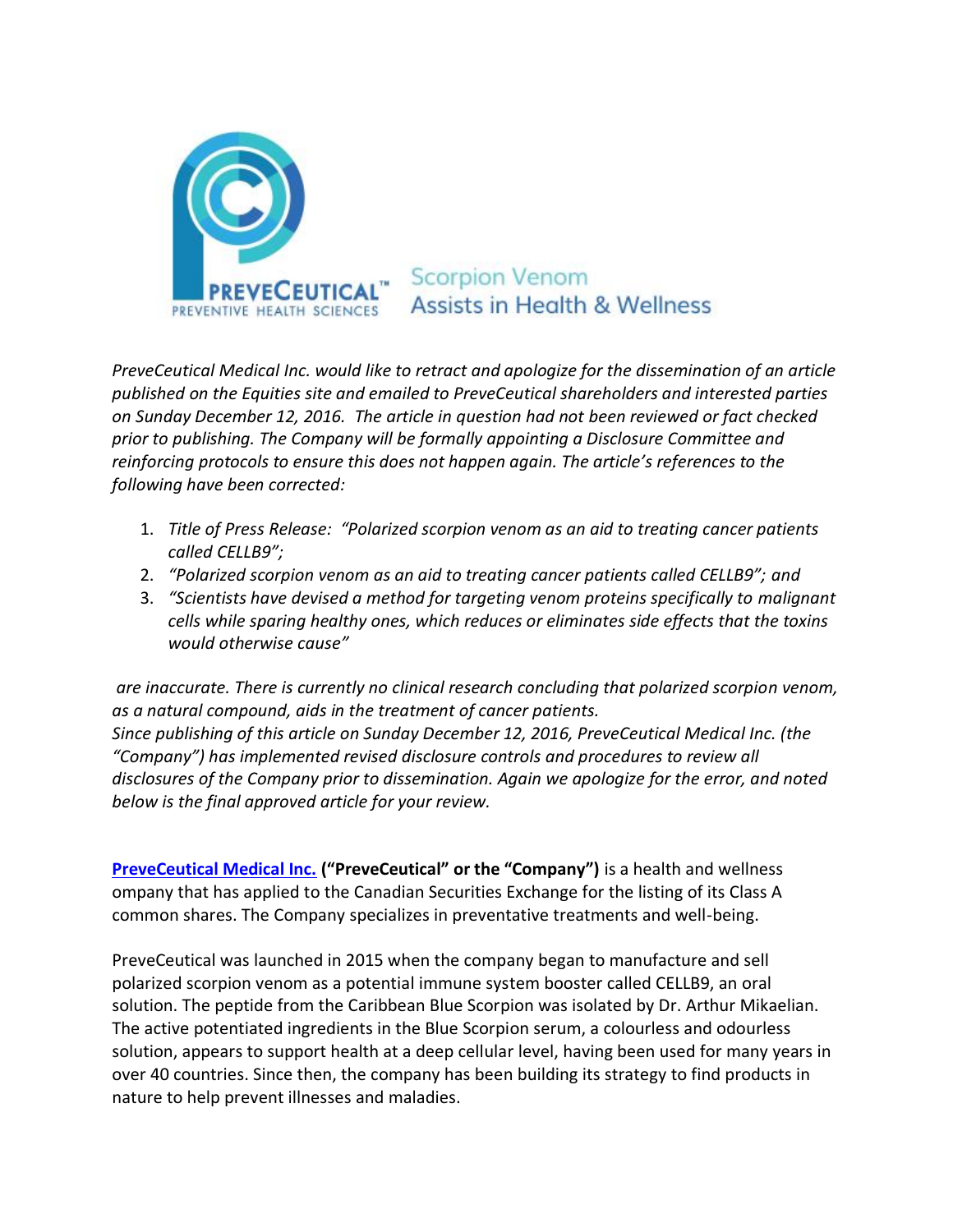As the company's shares go public, here is a snapshot of their growth strategy according to the company press release:

## 1. *Focus on Preventive Medicine.*

*As information from electronic medical records becomes available in the cloud, health care tasks are moving online, and the digitalization of diagnoses has implications for predictive and preventive medicine. For example, when patients register slight increases in temperature through the use of wearable technologies, medical practitioners can detect early symptoms of potential viral infection, allowing them to implement care solutions to minimize symptomology and illness duration. The Company intends for its preventative medicine product offering to complement such trends.*

## 2. *Focus on natural treatments, cures and remedies.*

*There is a consumer driven market emerging for "alternative" treatments. Western medicine and big pharma are facing a market that demands access to much more information and are examining natural products and treatments that have not been included in the Western approach to medicine. A good example of this is the growing interest being driven by millennials in vitamins and supplements, including the huge interest in cannabis, holistic medicines and other traditional remedies. Chinese Alternative Health Practitioners recognized Scorpion Venom's effectiveness centuries ago. As such, increase in consumer focus on natural treatments, cures and remedies may help the Company better market its Blue Scorpion Venom.*

## 3. *Personalization of Healthcare.*

*The Internet has the potential to enable the connection of devices that can support predictive medicine and products by linking a patient's wellness goals to their lifestyle, and PreveCeutical believes that this may lead into opportunities for providing personalized healthcare and such provision moving from being a luxury to a necessity in competitive healthcare markets.*

*In the interest of full disclosure, we call the reader's attention to the fact that Equities.com, Inc. is compensated by the companies profiled in the Spotlight Companies section. The purpose of these profiles is to provide awareness of these companies to investors in the micro, small-cap and growth equity community and should not in any way be considered as a recommendation to buy, sell or hold these securities. Equities.com is not a registered broker dealer, investment advisor, financial analyst, investment banker or other investment professional. We are a publisher of original and third party news and information. All profiles are based on information that is available to the public. The information contained herein should not be considered to be complete and is not guaranteed by Equities.com to be free from misstatement or errors. The views expressed are our own and not intended to be the basis for any investment decision. Readers are reminded to do their own due diligence when researching any companies mentioned on this website. Always bear in mind that investing in early-stage companies is risky and you are encouraged to only invest an amount that you can afford to lose completely without any change in your lifestyle. Equities is been compensated in cash, common shares and/or warrants for market awareness content.*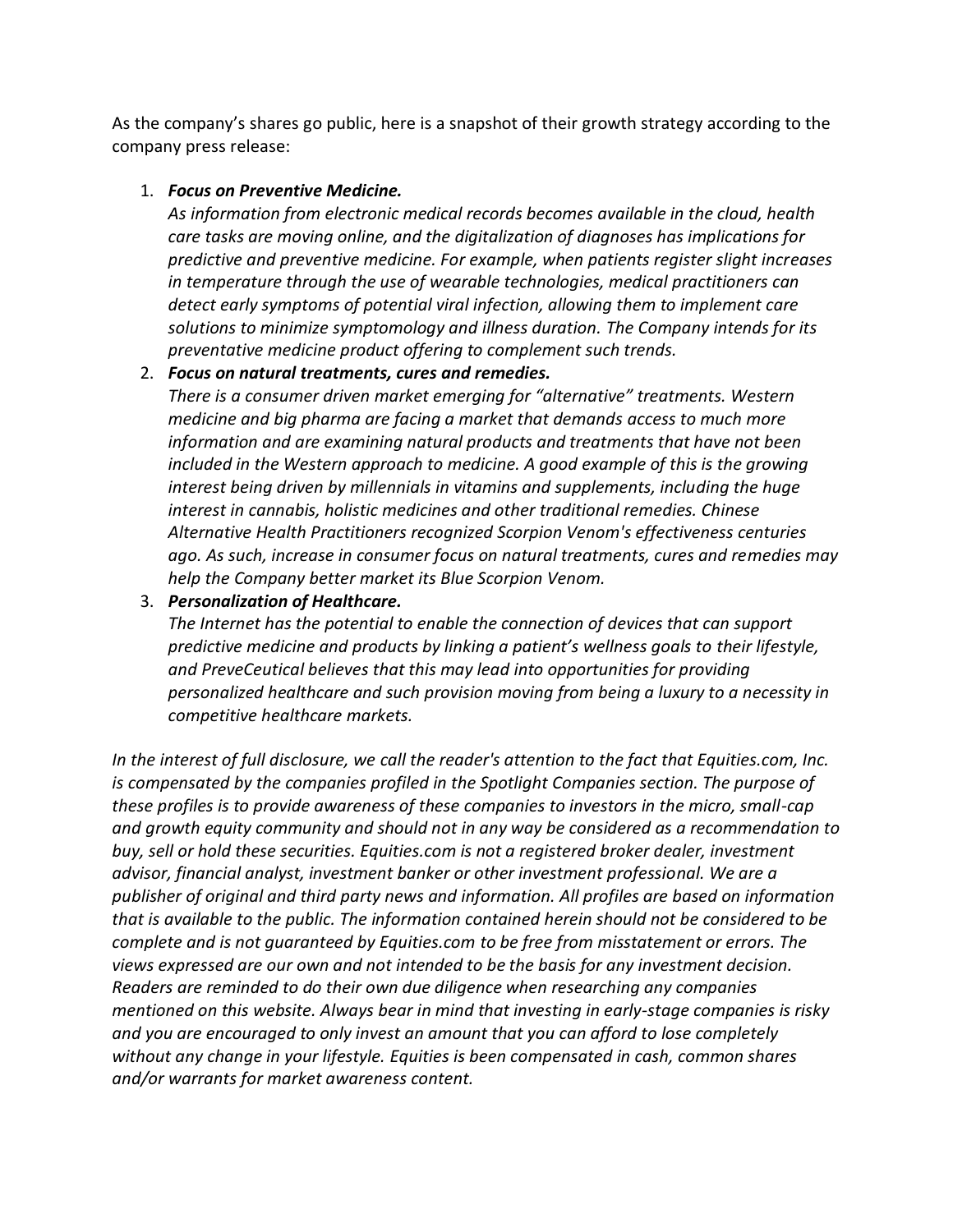For more information about PreveCeutical, please visit [www.preveceutical.com,](http://www.preveceutical.com/) follow us on Twitter: [https://twitter.com/preveceuticals,](https://twitter.com/preveceuticals) or on Facebook: [www.facebook.com/Preveceutical](http://www.facebook.com/Preveceutical)

## *Forward Looking Information*

*This news release may contain forward-looking statements, including without limitation, future operations of PreveCeutical Medical Inc. (the "Company"). Forward-looking statements address future events and conditions and therefore involve inherent risks, uncertainties and assumptions. Forwardlooking statements consist of statements that are not purely historical, including any statements regarding beliefs, plans, expectations or intentions regarding the future. Such information can generally be identified by the use of forwarding-looking wording such as "may", "expect", "estimate", "will", "anticipate", "intend", "believe" and "continue" or the negative thereof or similar variations. Actual results may differ materially from those currently anticipated in such statements and the Company undertakes no obligation to update such statements, except as required by law. While such estimates and assumptions are considered reasonable by the management of the Company, they are inherently subject to significant business, economic, competitive and regulatory uncertainties and risks. In particular, there is no guarantee that: (1) the CELLB9TM will be marketed, marketed as planned, or a successful product offering if ever marketed; (2) the Offering will close or raise sufficient funds for the Company in order to continue and/or expand operations; (3) the Company will be able to raise up to the stated amount of the Offering or that the Offering will be the final offering of the Company's securities prior to its intended listing; (4) a final prospectus will be submitted and/or a receipt for the final prospectus will be obtained; and (5) the intended listing with the CSE would be successful. Accordingly, actual results may differ materially from those currently anticipated in such statements.* 

*The Company has made numerous assumptions regarding, among other things: the effectiveness of its products; the demand for its products and the stability of economic and market conditions. Investors are cautioned that all forward-looking statements involve risks and uncertainties, including: that the Company may lose or abandon or may fail to receive necessary licenses and permits; labour disputes; the Company may not receive the necessary regulatory approvals for its products or the listing with the CSE or approvals with respect to the prospectus; the increase in cost estimates and the potential for unexpected costs and expenses; general economic and market conditions may worsen; market shifts may require a change in strategic focus; the Company may not be able to raise additional funds when necessary; litigation; and competition. Factors that could cause actual results to differ materially from those in forward looking statements include continued availability of capital and financing and general economic, market or business conditions, consumer sentiment towards the Company's products, competition, the failure of counterparties to perform their contractual obligations, and fees charged by service providers.* 

*All forward-looking statements concerning the Company's future plans and operations, including management's assessment of the Company's operational expectations or beliefs may be subject to certain assumptions, risks and uncertainties beyond the Company's control. Investors are cautioned that any such statements are not guarantees of future performance and that actual performance and financial results may differ materially from any estimates or projections. Accordingly, readers should not place undue reliance on forward-looking statements and information, which are qualified in their entirety by this cautionary statement. There can be no assurance that forward-looking information, or*